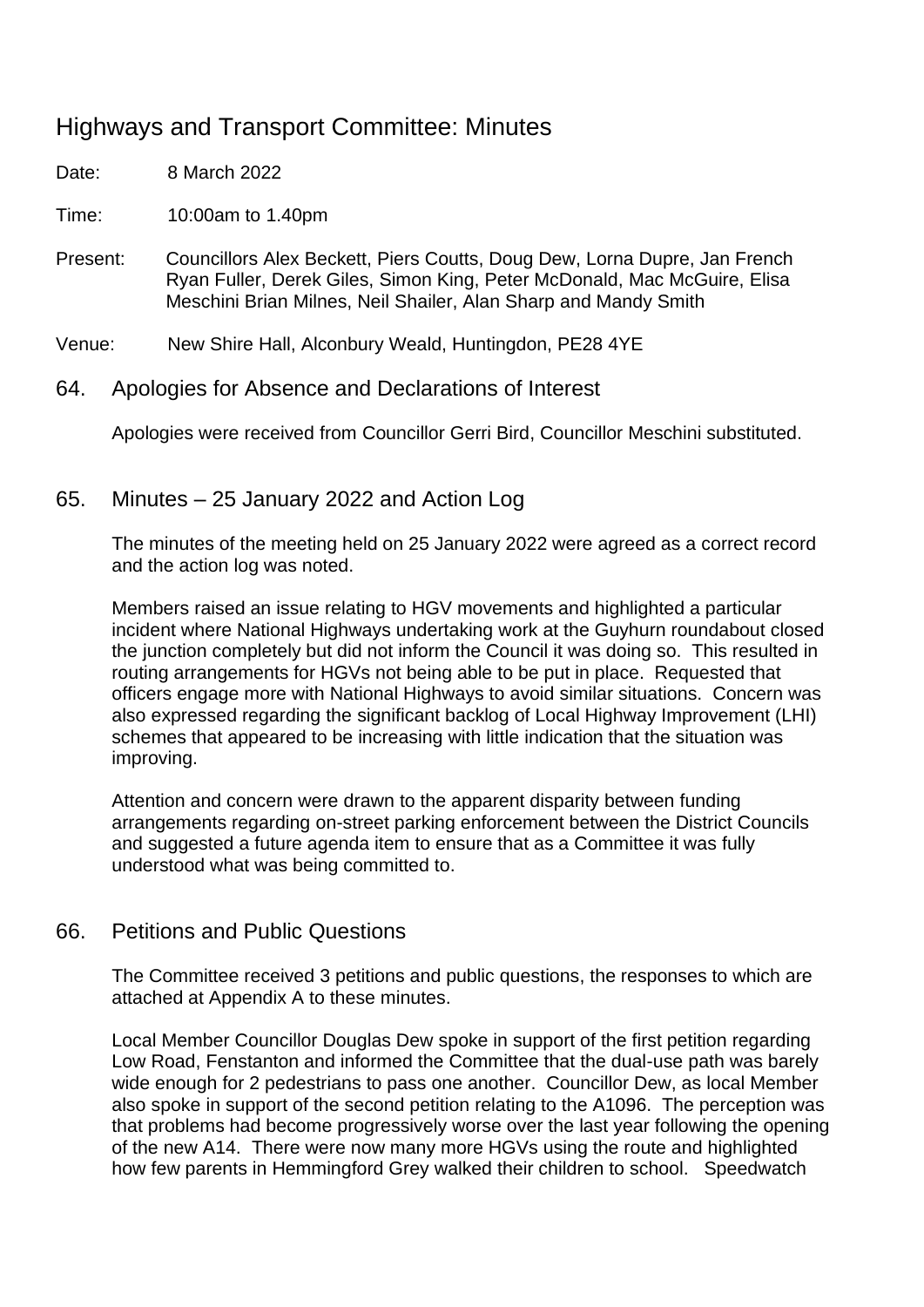data indicated that there were up to 10,000 daily movements on the route of which a third were HGV and commercial vehicles.

## 67. Highways & Transport Service Resource Update

The Committee received a report that provided an update on resource planning across the Directorate. The report also sought the Committee's agreement to extend the existing interim arrangements and source a further 21 interim workers with a maximum cost of £2m together with sourcing further interim workers should further permanent staff leave or address short-term pressures covered from existing salary budgets or capital projects.

During the discussion, Members:

- Recognised the additional cost of employing interim members of staff and questioned whether setting those costs against the capital cost of projects was increasing the overall cost of those schemes. The Committee noted the comments of officers that it was common practice for staffing costs to be associated to capital costs, however emphasised the impact the increased costs partly driven by the use of interim staff, the funding of which could be better utilised.
- Noted that recruitment of an Active Travel Officer had been advertised for and interviews were due to take place in the near future.
- Noted that the average cost between retained staff and interim staff was around 40%. However, the cost varied depending on the role.
- Acknowledged that interim positions detailed at Appendix B of the report were being recruited through ESPO and supported by the Council's Procurement Team.
- Questioned whether additional funding would be enough to recruit to the vacant positions. The presenting officer commented that it was essential to remain positive. The re-structure of the Directorate was being cascaded following recruitment at Director level and it was a long-term project that was committed to.
- Noted the comments of the Executive Director: Place and Economy, regarding the Council's growing reputation for change and improvement. It was essential that commitments to schemes were delivered. It was necessary to recruit interim staff otherwise there would be limitations in project delivery. There was also a focus on training and development within the Directorate in order that the Council developed its own talent.
- Expressed concern regarding the progress to date relating to a Local Highway Improvement bid for Norwood Road, March that had subsequently absorbed into the March Area Transport Study (funded by the Cambridgeshire and Peterborough Combined Authority). The timescales had consistently slipped, and attention was drawn to the Future High Street fund where funding was dependent on delivery at key milestones. It was therefore essential that there were no delays as funding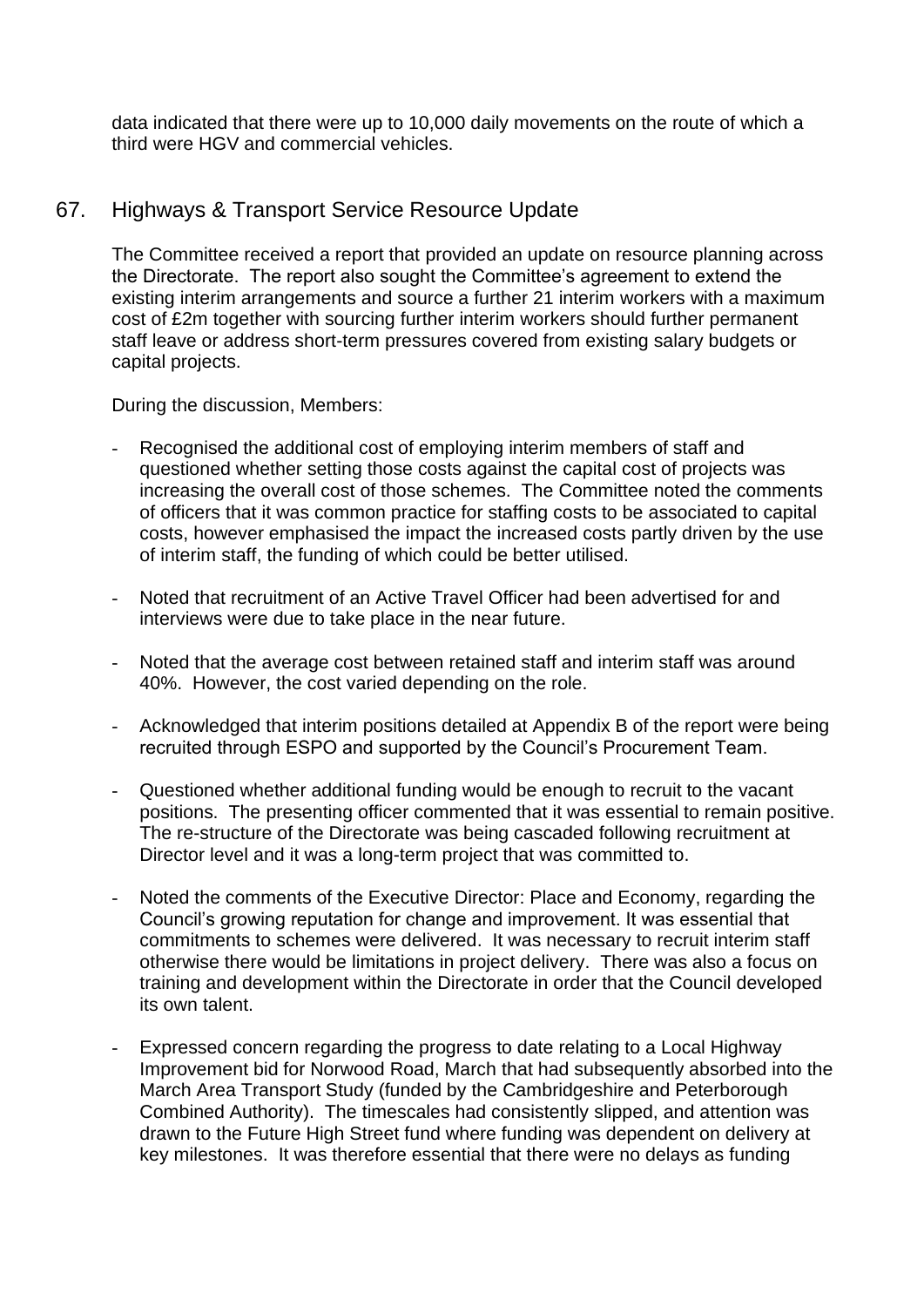could be jeopardised. The Committee noted that a report would be presented at the April meeting of the Committee to update on progress.

- Acknowledged that was essential that roes were remunerated at the correct level as Cambridgeshire was an expensive place to live, however, it was also important to draw attention to the other benefits of living and working in the county. The Council provided a high degree of flexibility as an employer. It was important to understand the root causes of people leaving the Council through effective exit interviews and make the Council the best place to work.
- Questioned how the Committee would be assured that the recommendations set out in the report were successful. Officers explained that initially progress would be reported to the Highways Improvement Board and then reported to Committee. A Member suggested that the Committee receive a quarterly update and requested that the minutes of the Highways Improvement Board be circulated to the Committee once available following it meeting. **ACTION**

It was resolved unanimously to:

- a) Note current resource pressures and challenges;
- b) Note progress since this matter was last reported to this committee on the 7 December 2021;
- c) Agree to extend existing interim arrangements shown in Appendix B from 1 April 2022;
- d) Agree to procure 21 new interim workers from April 2022 to a maximum expenditure of £2M shown in Appendix C;
- e) Agree to procure further interims should further permanent staff leave or to fill short term pressures covered from existing salary budgets or capital projects from April 2022;
- f) Support the proposals seeking to resolve resource pressures and challenges over the medium to long term;

#### 68. Highways Maintenance Capital Programme

The Committee received a report that sought approval for capital funded maintenance schemes. The report provided visibility of forthcoming maintenance programme in accordance with the Council's approved asset management policies.

During the discussion, Members:

Noted that it was indicated that highway maintenance block funding would remain the same as the 200/21 allocation for the remaining 3 years.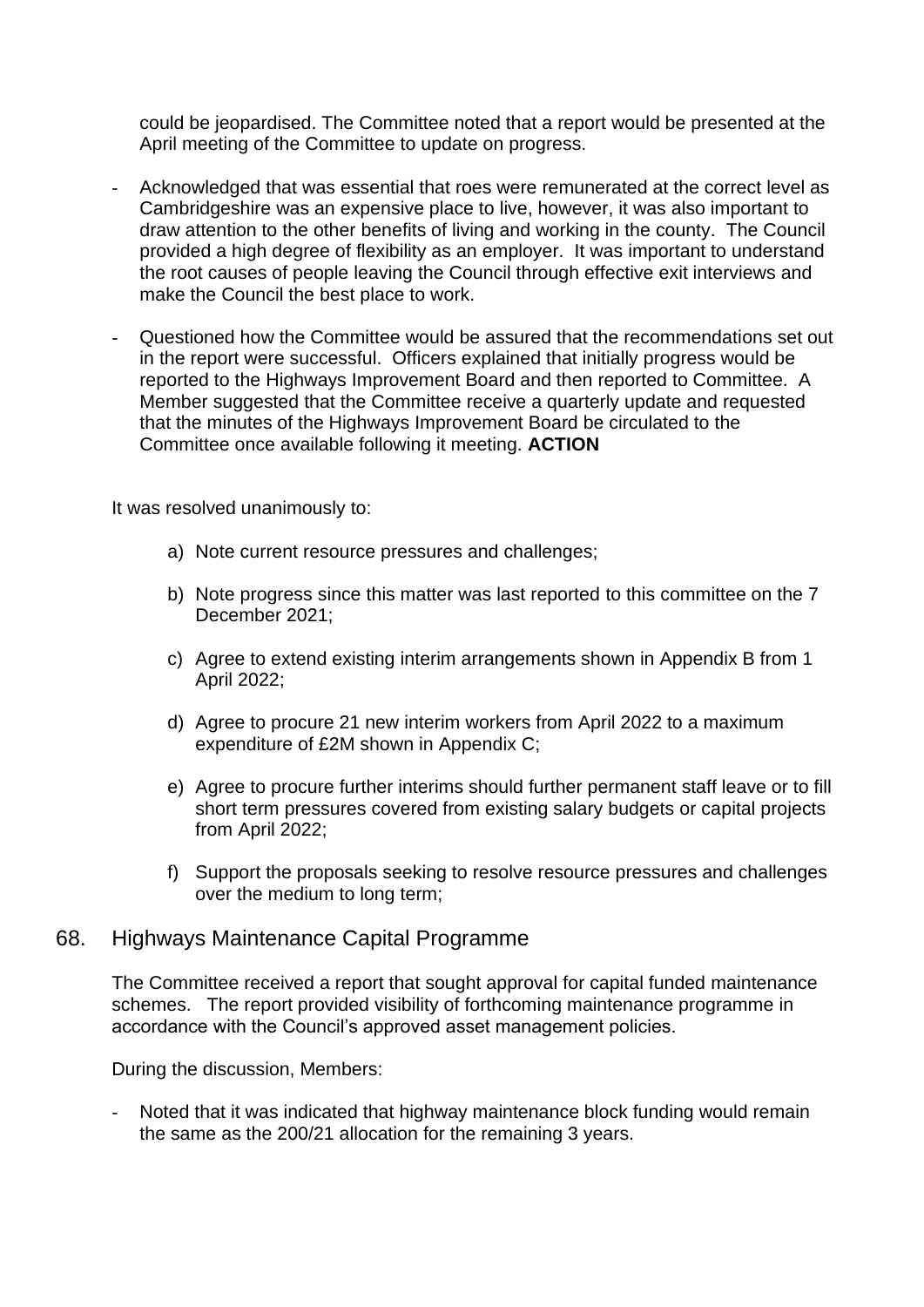- Questioned whether active travel could be separated. Officers commented that separation had been attempted within the report but would be made clearer if the programme was approved by Committee.
- Commented that it appeared that the Fenland area had been historically underfunded. Officers explained that the allocation of funding was in accordance with previous years' allocations. The programme aimed to balance spending against the needs of the network. Officers undertook to review the percentage allocation. **ACTION**
- Highlighted the poor condition of Fenland roads that were very different from those in the south of the county. Officers informed the Committee of the ongoing work to scan roads and that would provide quantifiable data on the condition of the network.
- Welcomed move to asset-management based approach to maintenance as there was significant collaborative work with the Greater Cambridge Partnership (GCP) and the Cambridgeshire and Peterborough Combined Authority (CPCA), particularly regarding active travel. Concern was expressed regarding the condition of road surfaces as it was a danger to cyclists and a barrier to active travel.
- Attention was drawn to Bellamy's Bridge that was not reflected in the list of schemes. A meeting took place some years ago where assurance was given that it would be included within the list. Officers undertook to review the status of the junction in relation to the maintenance programme. **ACTION**
- Commented that it would be beneficial for a briefing note to be produced for Members that explained the asset-management based approach to maintenance in comparison to a reactive approach. **ACTION**

It was resolved to:

- a) To approve the 2 year forward programme of highway maintenance capital schemes, Appendix One.
- b) To agree that the Service Director, Highways and Transport, in consultation with the Chair/Vice Chair of the Highways and Transport Committee, can make minor amendments to the programme of highway maintenance capital schemes, in accordance with the Authority's approved asset management policies.
- c) Agree that the Service Director, Highways and Transport, in consultation with the Chair/Vice Chair of the Highways and Transport Committee, can commission the delivery of the highway maintenance capital programme, via existing contracts that have been formally procured.
- d) To note the indicative highway maintenance capital programme for the following 3 to 5 years, Appendix Two.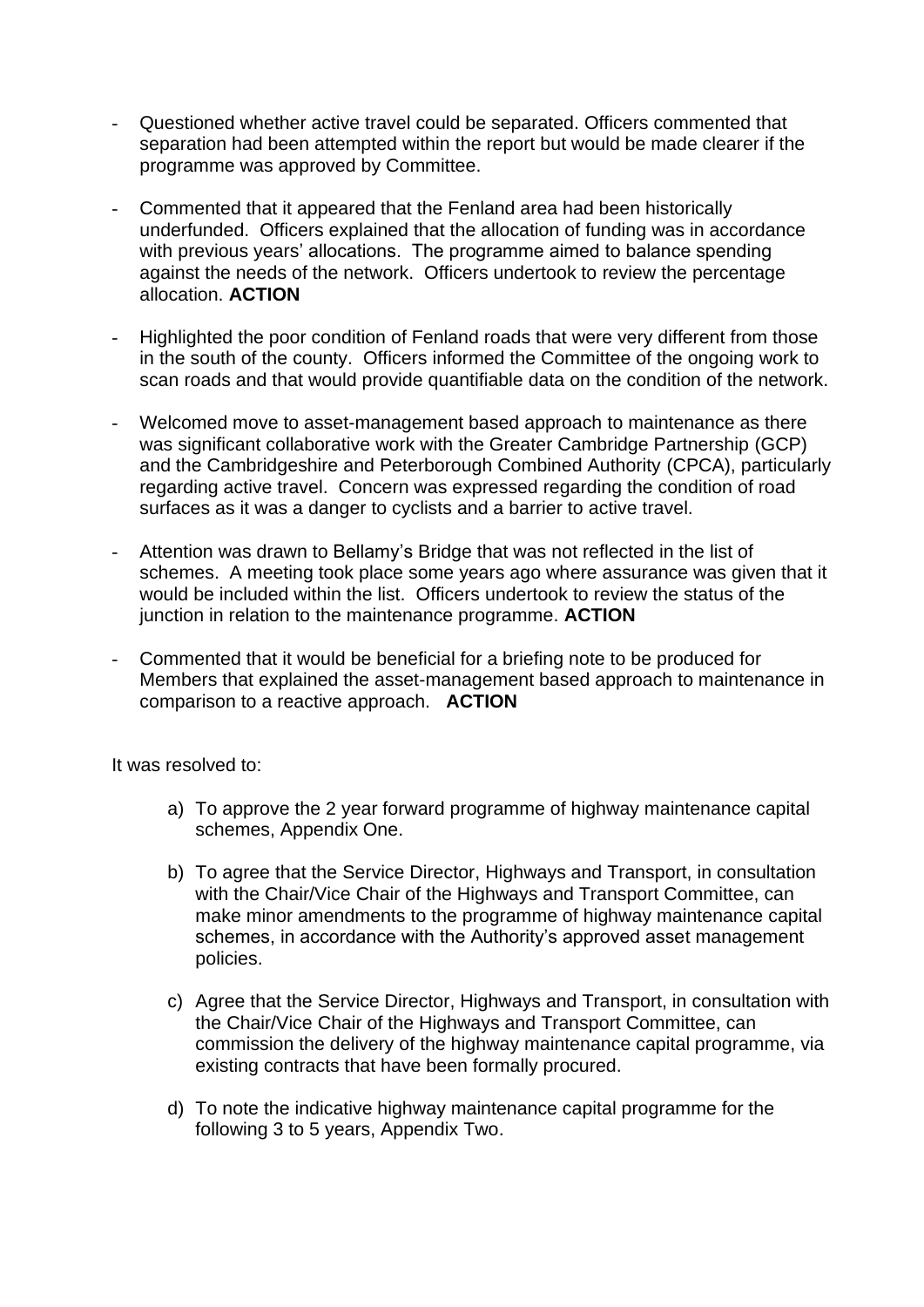### 69. Future Transport Priorities and Integrated Transport Block Funding Allocation

The Committee received a report that sought the approval for the Local Transport Plan Integrated Transport Block (ITB) funding for the year 2022/23 and to update the Committee on future transport priorities for scheme development.

Members noted that the estimate amount allocated for 20mph schemes ranged from £100k – £250k based on data available from Local Highway Improvement schemes.

It was resolved to:

- a) approve the proposed allocation of the ITB funding for 2022-23 subject to the funding being passed to the County Council by the Cambridgeshire and Peterborough Combined Authority (CPCA).
- b) Note the process and proposed timeline for sifting schemes for development.

#### 70. Highways Operational Standards 2022/23

The Committee received a report that sought approval to update three sections of the Highways Operational Standards. The presenting officer highlighted the proposed changes to the document relating to the inspection of cycle routes, the introduction of a new risk assessment for lighting columns and the record of all highways maintainable at public expense.

During the discussion, Members:

- Sought further information on how usage levels of cycle routes was determined. Officers explained that some routes had usage data collected, although it was not comprehensive. The busiest routes were relatively straightforward to identify as they tended to be routes to schools for example.
- Commented on the replacement of passive lighting columns and questioned their lifespan and sought greater clarity on the interaction with the street-lighting PFI contract. Officers explained that the guidance was not retrospective and applied only to new columns, however, further information would be requested from the streetlighting team. **ACTION**
- Sought further information from Development Management regarding the adoption of Sustainable Drainage Systems (SUDS) in new developments and the level to which adoption could be enforced. **ACTION**
- Noted that when routes were adopted by the Council then the maintenance became the responsibility of the Council and that was undertaken as per the Highways Operational Standards.
- Commented that cycle routes that were used more frequently by nature will have greater reports made of defects and the lesser-used routes would deteriorate more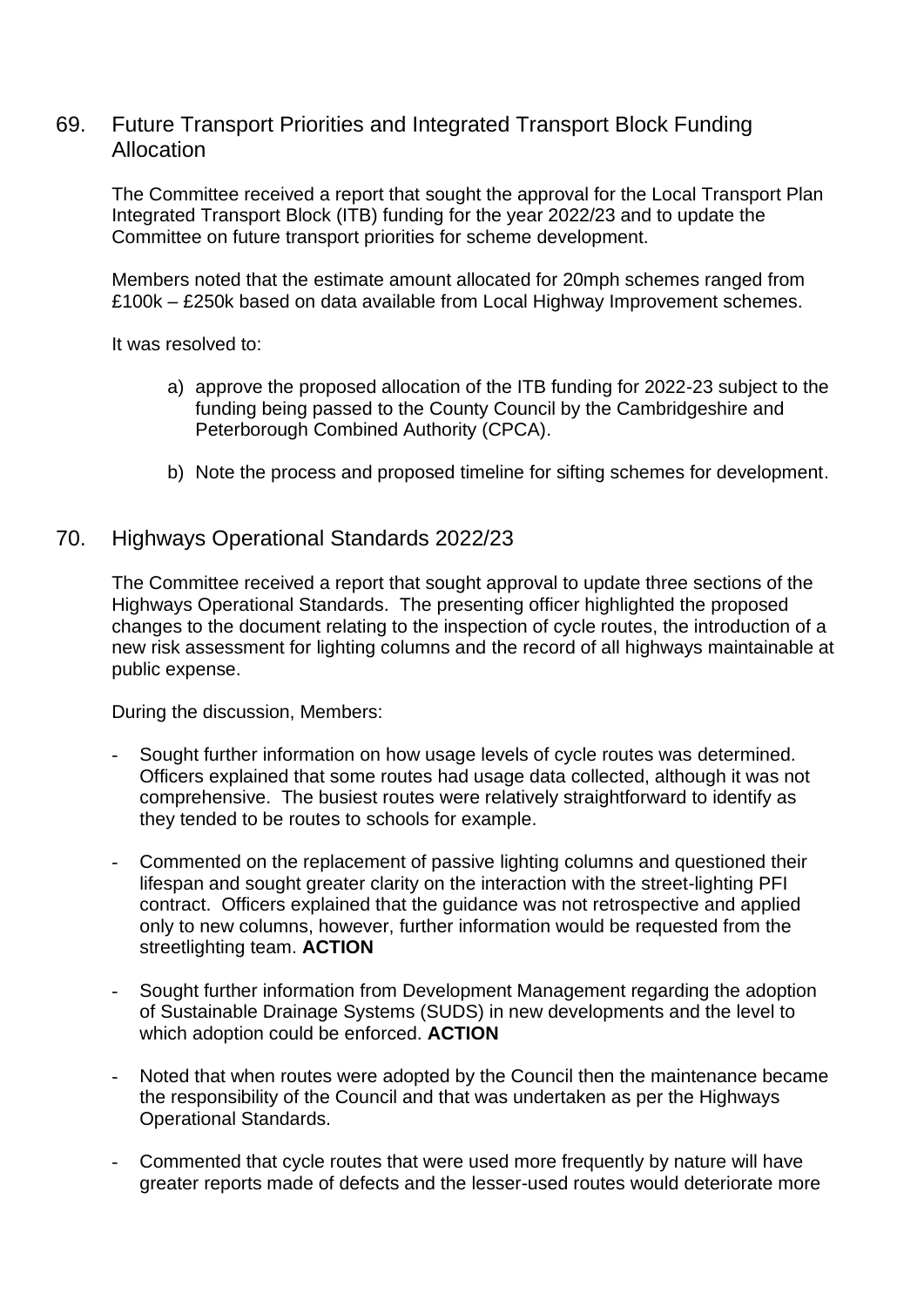quickly and cease to be used. In response officers explained that the objective was to balance risk across the network and the frequency of inspections were to identify safety defects. There was also proactive maintenance through larger resurfacing.

It was resolved to:

- a) To approve updates to 3 sections of the Highway Operational Standards.
- b) Agree that the Director Highways & Transport, in consultation with the Chair/Vice Chair of the Highways and Transport Committee, may approve any future updates to operational process and procedure contained within the HOS

#### 71. Active Travel Strategy for Cambridgeshire

The Committee received a report that provided an update on the development of an Active Travel Strategy for Cambridgeshire.

The Committee received comments and questions from members of the public on this item that are set out at Appendix A to these minutes.

During the discussion, Members:

- Confirmed that the strategy would be presented to the Committee for final adoption following the planned consultation and engagement activities.
- Noted that the omission of equestrian users within the hierarchy contained within the draft strategy would be amended and would be in line with the highway code.
- Drew attention to page 7 of the draft strategy and commented that active travel not being included as a leisure activity appeared contradictory. Officers explained that the definition did not apply to leisure activities, however, there was overlap. Members noted that that there was also a rights of way improvement plan that was sought to address leisure routes. A Member commented further that there was no clear benefit to that distinction and active travel should be considered in the whole.
- Commended the Active Trave Team and the work it was undertaking and welcomed the draft strategy as the first step on the journey. In particular its incorporation of LTN 120.
- Commented that there was much to welcome in the draft strategy and drew attention to the comments of the public speakers regarding a proactive approach to pavement parking. Slight concern was expressed regarding the robustness and suggested that it may be beneficial for Members to have sight of it in advance of it being issued.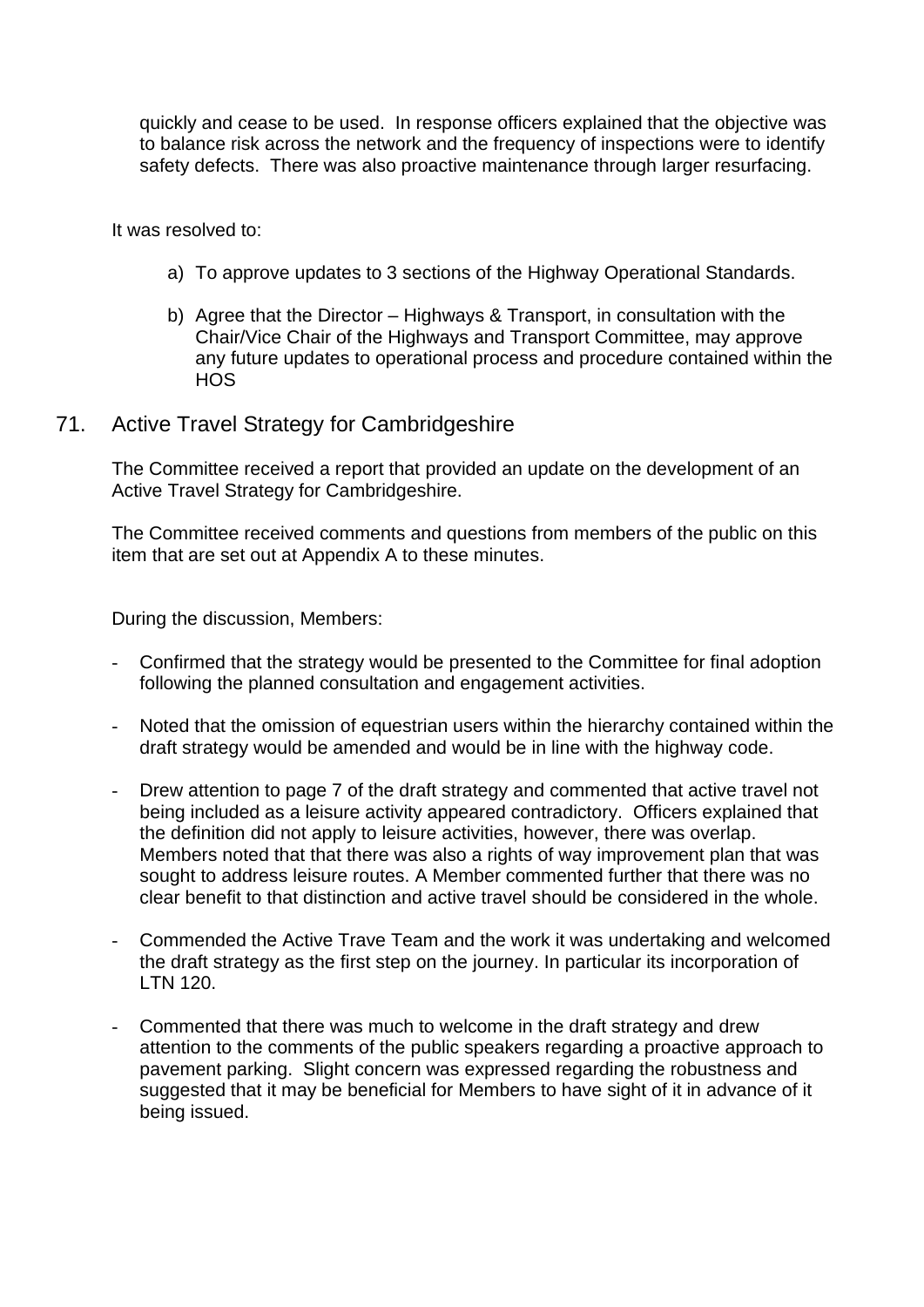The Chair proposed with the agreement of the Committee that the following additional wording (in bold) be included within recommendation b) to ensure that all non-motorised users, including equestrians, be included within the proposed stakeholder engagement.

It was resolved unanimously/by majority to:

- a) Comment on and endorse the draft Active Travel Strategy for Cambridgeshire and high-level action plan in Appendix 2 for further stakeholder engagement.
- b) Approve the proposed stakeholder engagement approach as outlined in the report, **including full engagement with all NMUs including equestrians.**
- 72. Transport Strategies for Fenland and Huntingdonshire

The Committee received a report that updated the Committee on the emerging transport strategies for Fenland and Huntingdonshire. The report also sought the approval for the draft objectives and policies for the Fenland Transport Strategy and the proposed approach to stakeholder engagement.

During the discussion, Members:

- Questioned how success would be measured. Officers commented that performance measurements needed development and it was anticipated following adoption, steering groups would be established that would develop a monitoring regime.
- Emphasised the importance of Community Transport in Fenland, given the lack of public transport available in the area. Officers recognised the challenge and highlighted the work of the Cambridgeshire and Peterborough Combined Authority (CPCA) bus improvement plan.
- Noted that Paris and Town Council's would be included as part of the stakeholder engagement.
- Commented that it was essential that active transport and community transport had to be joined up.

It was resolved unanimously/by majority to:

- a) Note progress to date and the next steps for the development of both strategies.
- b) Approve the draft objectives (Figure1) and policies (Appendix 2) for the Fenland Transport Strategy